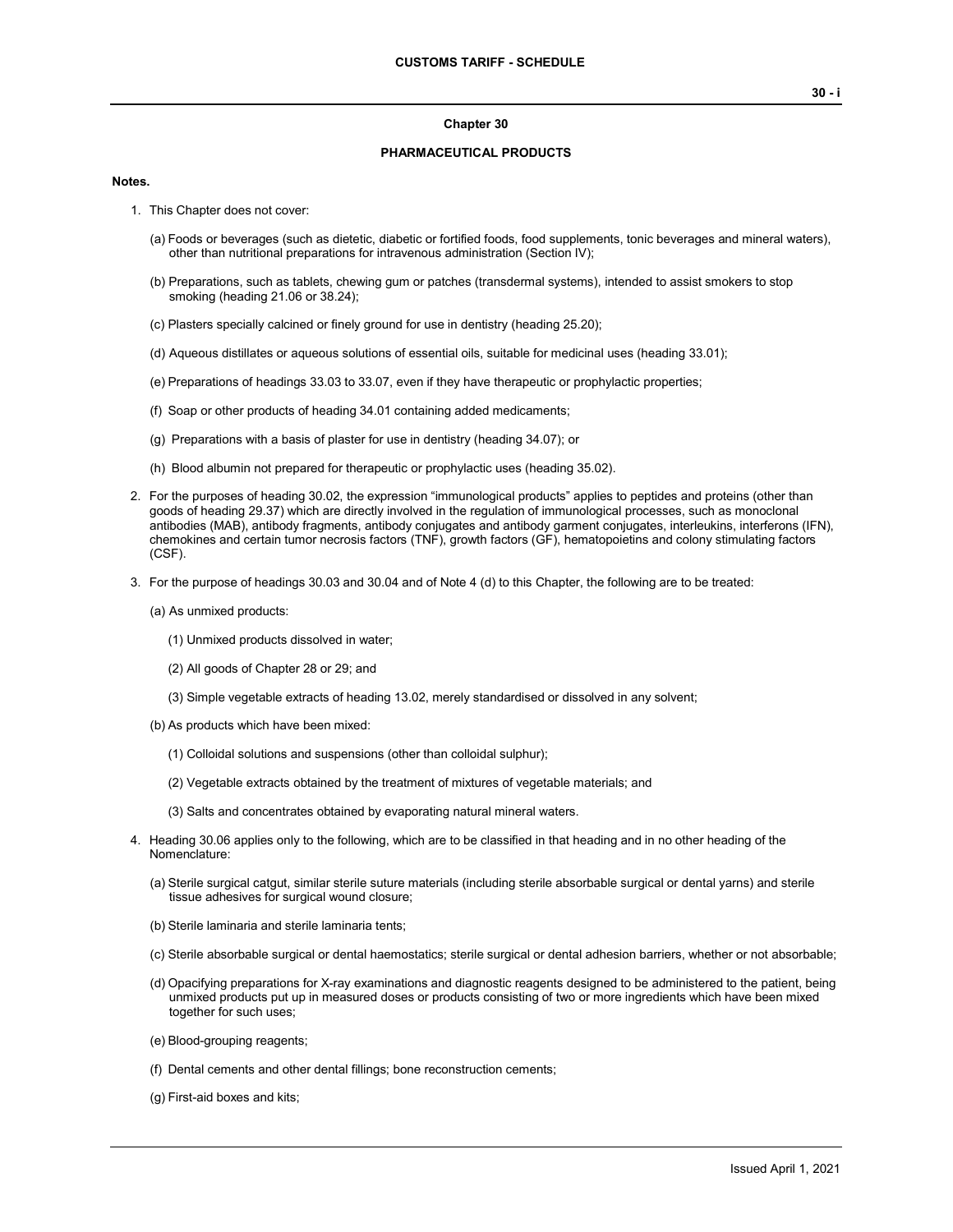#### **30 - ii**

- (h) Chemical contraceptive preparations based on hormones, on other products of heading 29.37 or on spermicides;
- (ij) Gel preparations designed to be used in human or veterinary medicine as a lubricant for parts of the body for surgical operations or physical examinations or as a coupling agent between the body and medical instruments;
- (k) Waste pharmaceuticals, that is, pharmaceutical products which are unfit for their original intended purpose due to, for example, expiry of shelf life; and
- (l) Appliances identifiable for ostomy use, that is, colostomy, ileostomy and urostomy pouches cut to shape and their adhesive wafers or faceplates.

## **Subheading Notes.**

- 1. For the purposes of subheadings 3002.13 and 3002.14, the following are to be treated:
	- (a) As unmixed products, pure products, whether or not containing impurities;
	- (b) As products which have been mixed :
		- (1) The products mentioned in (a) above dissolved in water or in other solvents;
		- (2) The products mentioned in (a) and (b) (1) above with an added stabiliser necessary for their preservation or transport; and
		- (3) The products mentioned in (a), (b) (1) and (b) (2) above with any other additive.
- 2. Subheadings 3003.60 and 3004.60 cover medicaments containing artemisinin (INN) for oral ingestion combined with other pharmaceutical active ingredients, or containing any of the following active principles, whether or not combined with other pharmaceutical active ingredients : amodiaquine (INN); artelinic acid or its salts; artenimol (INN); artemotil (INN); artemether (INN); artesunate (INN); chloroquine (INN); dihydroartemisinin (INN); lumefantrine (INN); mefloquine (INN); piperaquine (INN); pyrimethamine (INN) or sulfadoxine (INN).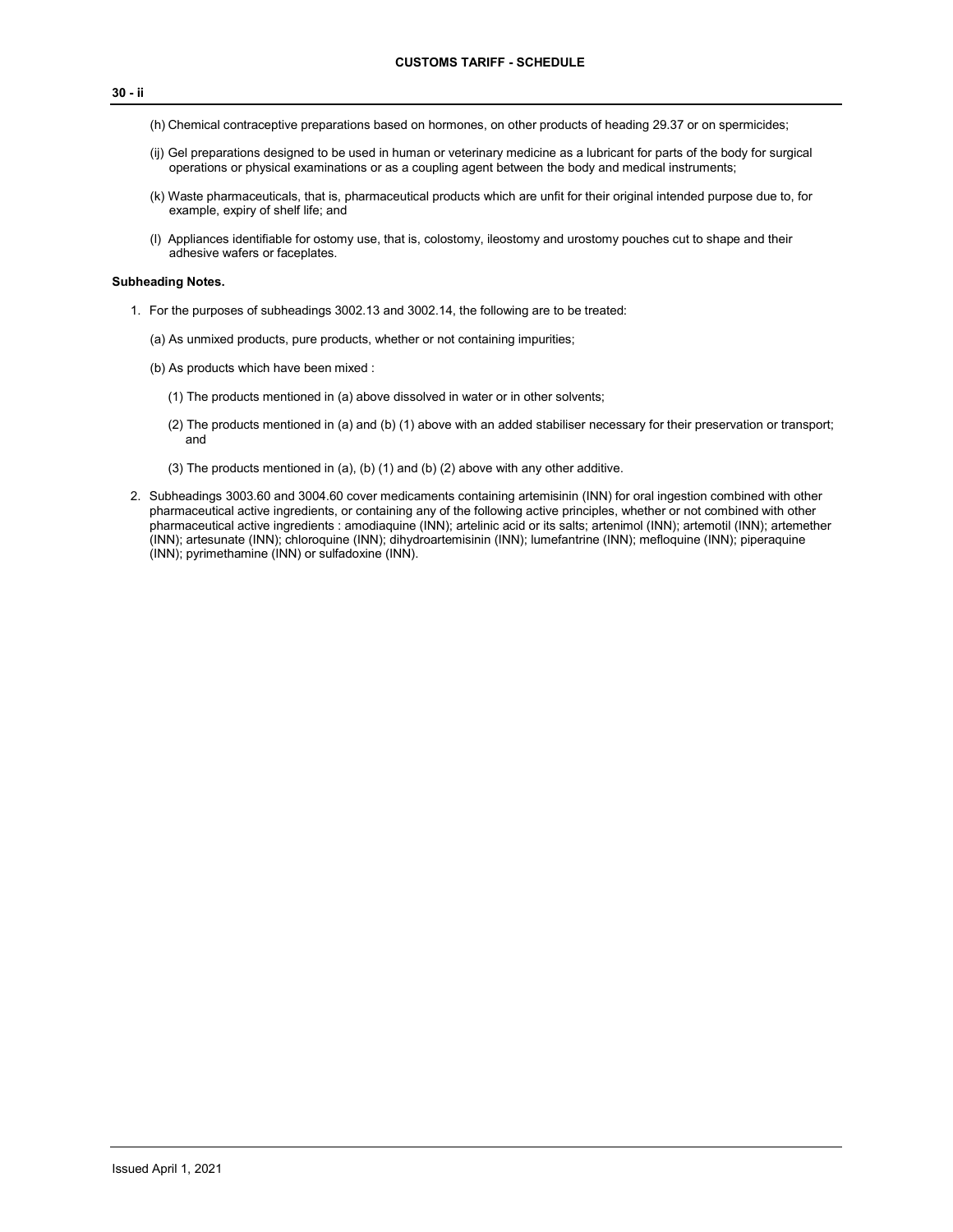# **CUSTOMS TARIFF - SCHEDULE**

| <b>Tariff</b><br>Item | SS | <b>Description of Goods</b>                                                                                                                                                                                                                                                                                                         | Unit of<br>Meas.  | <b>MFN</b><br><b>Tariff</b> | <b>Applicable</b><br><b>Preferential Tariffs</b>                                                                               |
|-----------------------|----|-------------------------------------------------------------------------------------------------------------------------------------------------------------------------------------------------------------------------------------------------------------------------------------------------------------------------------------|-------------------|-----------------------------|--------------------------------------------------------------------------------------------------------------------------------|
| 30.01                 |    | Glands and other organs for organo-therapeutic uses, dried, whether or<br>not powdered; extracts of glands or other organs or of their secretions<br>for organo-therapeutic uses; heparin and its salts; other human or<br>animal substances prepared for therapeutic or prophylactic uses, not<br>elsewhere specified or included. |                   |                             |                                                                                                                                |
|                       |    | 3001.20.00 00 - Extracts of glands or other organs or of their secretions                                                                                                                                                                                                                                                           | KGM               | Free                        | CCCT, LDCT, GPT,<br>UST, MXT, CIAT, CT,<br>CRT, IT, NT, SLT, PT,<br>COLT, JT, PAT, HNT,<br>KRT, CEUT, UAT,<br>CPTPT, UKT: Free |
| 3001.90.00            |    | -Other                                                                                                                                                                                                                                                                                                                              |                   | Free                        | CCCT, LDCT, GPT,<br>UST, MXT, CIAT, CT,<br>CRT, IT, NT, SLT, PT,<br>COLT, JT, PAT, HNT,<br>KRT, CEUT, UAT,<br>CPTPT, UKT: Free |
|                       |    | 20 - - - - - Bone, organs and other human or animal tissue, living or preserved,                                                                                                                                                                                                                                                    | KGM<br>KGM<br>KGM |                             |                                                                                                                                |
| 30.02                 |    | Human blood; animal blood prepared for therapeutic, prophylactic or<br>diagnostic uses; antisera, other blood fractions and immunological<br>products, whether or not modified or obtained by means of<br>biotechnological processes; vaccines, toxins, cultures of micro-<br>organisms (excluding yeasts) and similar products.    |                   |                             |                                                                                                                                |
|                       |    | -Antisera, other blood fractions and immunological products, whether<br>or not modified or obtained by means of biotechnological processes:                                                                                                                                                                                         |                   |                             |                                                                                                                                |
|                       |    | 3002.11.00 00 - - Malaria diagnostic test kits                                                                                                                                                                                                                                                                                      | NMB               | Free                        | CCCT, LDCT, GPT,<br>UST, MXT, CIAT, CT,<br>CRT, IT, NT, SLT, PT,<br>COLT, JT, PAT, HNT,<br>KRT, CEUT, UAT,<br>CPTPT, UKT: Free |
| 3002.12.00            |    | - -Antisera and other blood fractions                                                                                                                                                                                                                                                                                               |                   | Free                        | CCCT, LDCT, GPT,<br>UST, MXT, CIAT, CT,<br>CRT, IT, NT, SLT, PT,<br>COLT, JT, PAT, HNT,<br>KRT, CEUT, UAT,<br>CPTPT, UKT: Free |
|                       |    | -----Human antisera and other human blood fractions:                                                                                                                                                                                                                                                                                |                   |                             |                                                                                                                                |
|                       |    |                                                                                                                                                                                                                                                                                                                                     | <b>KGM</b>        |                             |                                                                                                                                |
|                       |    |                                                                                                                                                                                                                                                                                                                                     | <b>KGM</b>        |                             |                                                                                                                                |
|                       |    |                                                                                                                                                                                                                                                                                                                                     | <b>KGM</b>        |                             |                                                                                                                                |
|                       |    | -----Animal antisera and other animal blood fractions:                                                                                                                                                                                                                                                                              | KGM               |                             |                                                                                                                                |
|                       |    |                                                                                                                                                                                                                                                                                                                                     | <b>KGM</b>        |                             |                                                                                                                                |
|                       |    |                                                                                                                                                                                                                                                                                                                                     | <b>KGM</b>        |                             |                                                                                                                                |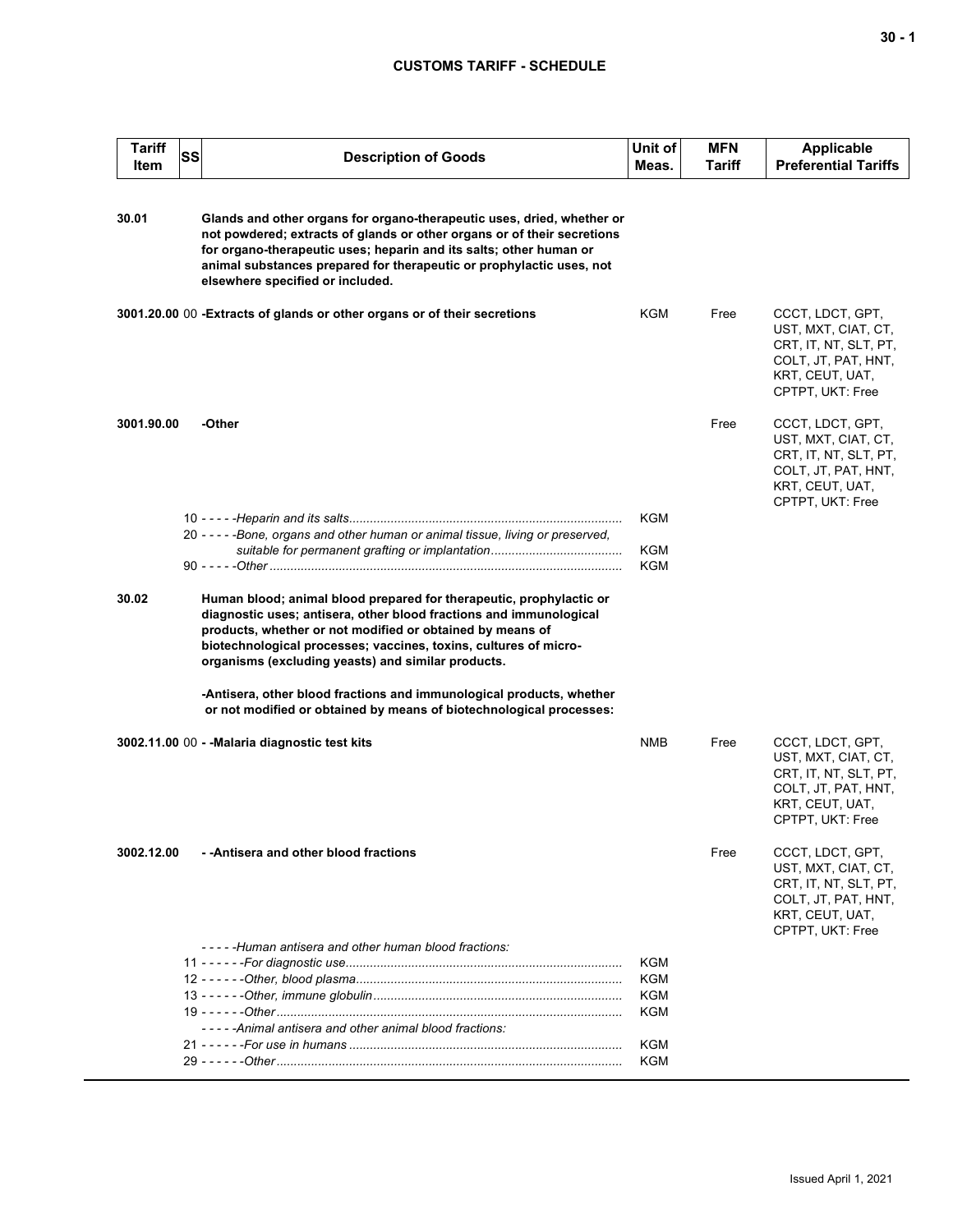| <b>Tariff</b><br>Item | <b>SS</b> | <b>Description of Goods</b>                                                                                                                             | Unit of<br>Meas. | <b>MFN</b><br><b>Tariff</b> | Applicable<br><b>Preferential Tariffs</b>                                                                                      |
|-----------------------|-----------|---------------------------------------------------------------------------------------------------------------------------------------------------------|------------------|-----------------------------|--------------------------------------------------------------------------------------------------------------------------------|
|                       |           | 3002.13.00 00 -- Immunological products, unmixed, not put up in measured doses or in<br>forms or packings for retail sale                               | KGM              | Free                        | CCCT, LDCT, GPT,<br>UST, MXT, CIAT, CT,<br>CRT, IT, NT, SLT, PT,<br>COLT, JT, PAT, HNT,<br>KRT, CEUT, UAT,<br>CPTPT, UKT: Free |
|                       |           | 3002.14.00 00 - - Immunological products, mixed, not put up in measured doses or in<br>forms or packings for retail sale                                | <b>KGM</b>       | Free                        | CCCT, LDCT, GPT,<br>UST, MXT, CIAT, CT,<br>CRT, IT, NT, SLT, PT,<br>COLT, JT, PAT, HNT,<br>KRT, CEUT, UAT,<br>CPTPT, UKT: Free |
|                       |           | 3002.15.00 00 - - Immunological products, put up in measured doses or in forms or<br>packings for retail sale                                           | KGM              | Free                        | CCCT, LDCT, GPT,<br>UST, MXT, CIAT, CT,<br>CRT, IT, NT, SLT, PT,<br>COLT, JT, PAT, HNT,<br>KRT, CEUT, UAT,<br>CPTPT, UKT: Free |
|                       |           | 3002.19.00 00 - - Other                                                                                                                                 | KGM              | Free                        | CCCT, LDCT, GPT,<br>UST, MXT, CIAT, CT,<br>CRT, IT, NT, SLT, PT,<br>COLT, JT, PAT, HNT,<br>KRT, CEUT, UAT,<br>CPTPT, UKT: Free |
| 3002.20.00            |           | -Vaccines for human medicine                                                                                                                            |                  | Free                        | CCCT, LDCT, GPT,<br>UST, MXT, CIAT, CT,<br>CRT, IT, NT, SLT, PT,<br>COLT, JT, PAT, HNT,<br>KRT, CEUT, UAT,<br>CPTPT, UKT: Free |
|                       |           |                                                                                                                                                         |                  |                             |                                                                                                                                |
| 3002.30.00            |           | -Vaccines for veterinary medicine                                                                                                                       |                  | Free                        | CCCT, LDCT, GPT,<br>UST, MXT, CIAT, CT,<br>CRT, IT, NT, SLT, PT,<br>COLT, JT, PAT, HNT,<br>KRT, CEUT, UAT,<br>CPTPT, UKT: Free |
|                       |           | 10 - - - - - Vaccines against foot and mouth disease; Vaccines prepared for<br>parenteral administration; Bovine intranasal vaccines                    |                  |                             |                                                                                                                                |
| 3002.90.00            |           | -Other                                                                                                                                                  |                  | Free                        | CCCT, LDCT, GPT,<br>UST, MXT, CIAT, CT,<br>CRT, IT, NT, SLT, PT,<br>COLT, JT, PAT, HNT,<br>KRT, CEUT, UAT,<br>CPTPT, UKT: Free |
|                       |           | 10 -----Toxins, toxoids, antitoxins, viruses, bacteriophage and bacterial lysates<br>30 - - - - - Dried blood, of animal origin, whether or not soluble | KGM<br>KGM       |                             |                                                                                                                                |
|                       |           |                                                                                                                                                         |                  |                             |                                                                                                                                |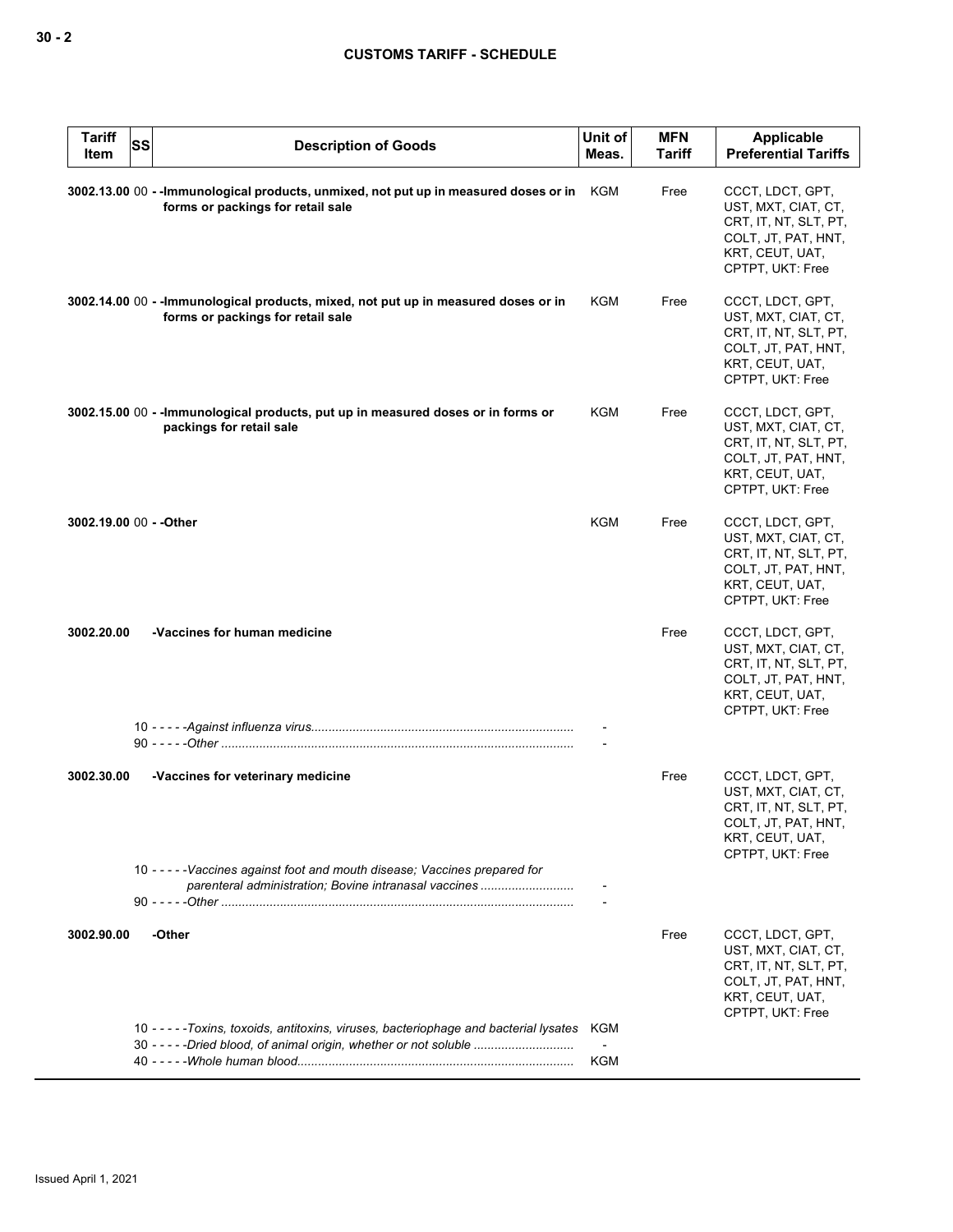| I   |        |
|-----|--------|
| - - |        |
|     | $\sim$ |
|     |        |

| <b>Tariff</b><br>Item   | SS | <b>Description of Goods</b>                                                                                                                                                                                                                               | Unit of<br>Meas.         | <b>MFN</b><br>Tariff | <b>Applicable</b><br><b>Preferential Tariffs</b>                                                                               |
|-------------------------|----|-----------------------------------------------------------------------------------------------------------------------------------------------------------------------------------------------------------------------------------------------------------|--------------------------|----------------------|--------------------------------------------------------------------------------------------------------------------------------|
|                         |    |                                                                                                                                                                                                                                                           | <b>KGM</b><br><b>KGM</b> |                      |                                                                                                                                |
| 30.03                   |    | Medicaments (excluding goods of heading 30.02, 30.05 or 30.06)<br>consisting of two or more constituents which have been mixed together<br>for therapeutic or prophylactic uses, not put up in measured doses or in<br>forms or packings for retail sale. |                          |                      |                                                                                                                                |
|                         |    | 3003.10.00 00 - Containing penicillins or derivatives thereof, with a penicillanic acid<br>structure, or streptomycins or their derivatives                                                                                                               | KGM                      | Free                 | CCCT, LDCT, GPT,<br>UST, MXT, CIAT, CT,<br>CRT, IT, NT, SLT, PT,<br>COLT, JT, PAT, HNT,<br>KRT, CEUT, UAT,<br>CPTPT, UKT: Free |
|                         |    | 3003.20.00 00 - Other, containing antibiotics                                                                                                                                                                                                             | KGM                      | Free                 | CCCT, LDCT, GPT,<br>UST, MXT, CIAT, CT,<br>CRT, IT, NT, SLT, PT,<br>COLT, JT, PAT, HNT,<br>KRT, CEUT, UAT,<br>CPTPT, UKT: Free |
|                         |    | -Other, containing hormones or other products of heading 29.37:                                                                                                                                                                                           |                          |                      |                                                                                                                                |
|                         |    | 3003.31.00 00 - - Containing insulin                                                                                                                                                                                                                      | <b>KGM</b>               | Free                 | CCCT, LDCT, GPT,<br>UST, MXT, CIAT, CT,<br>CRT, IT, NT, SLT, PT,<br>COLT, JT, PAT, HNT,<br>KRT, CEUT, UAT,<br>CPTPT, UKT: Free |
| 3003.39.00 00 - - Other |    |                                                                                                                                                                                                                                                           | <b>KGM</b>               | Free                 | CCCT, LDCT, GPT,<br>UST, MXT, CIAT, CT,<br>CRT, IT, NT, SLT, PT,<br>COLT, JT, PAT, HNT,<br>KRT, CEUT, UAT,<br>CPTPT, UKT: Free |
|                         |    | -Other, containing alkaloids or derivatives thereof:                                                                                                                                                                                                      |                          |                      |                                                                                                                                |
|                         |    | 3003.41.00 00 - - Containing ephedrine or its salts                                                                                                                                                                                                       | KGM                      | Free                 | CCCT, LDCT, GPT,<br>UST, MXT, CIAT, CT,<br>CRT, IT, NT, SLT, PT,<br>COLT, JT, PAT, HNT,<br>KRT, CEUT, UAT,<br>CPTPT, UKT: Free |
|                         |    | 3003.42.00 00 - - Containing pseudoephedrine (INN) or its salts                                                                                                                                                                                           | KGM                      | Free                 | CCCT, LDCT, GPT,<br>UST, MXT, CIAT, CT,<br>CRT, IT, NT, SLT, PT,<br>COLT, JT, PAT, HNT,<br>KRT, CEUT, UAT,<br>CPTPT, UKT: Free |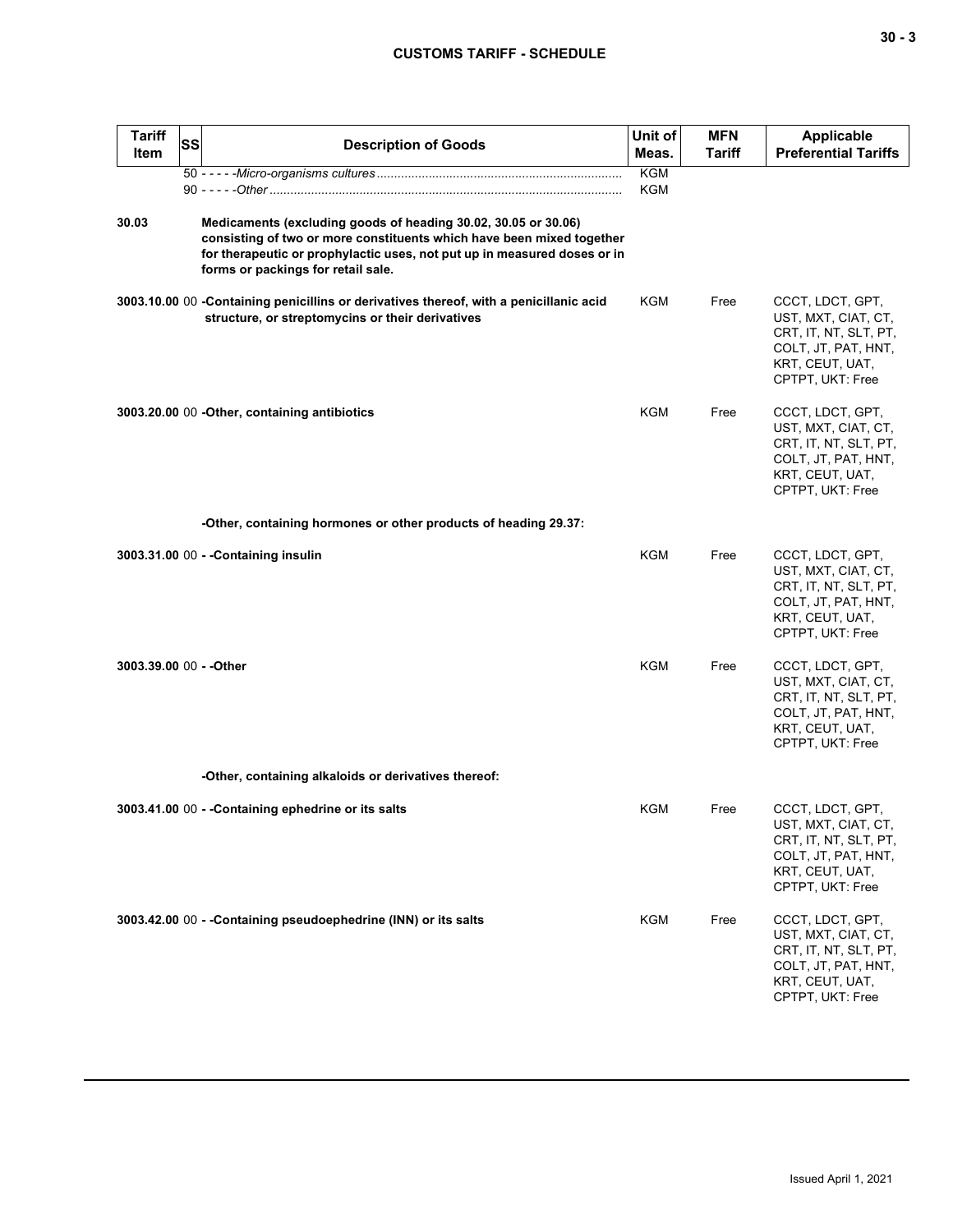| <b>Tariff</b>           | <b>SS</b> | <b>Description of Goods</b>                                                                                                                                                                                                                                                                    | Unit of    | <b>MFN</b>    | Applicable                                                                                                                     |
|-------------------------|-----------|------------------------------------------------------------------------------------------------------------------------------------------------------------------------------------------------------------------------------------------------------------------------------------------------|------------|---------------|--------------------------------------------------------------------------------------------------------------------------------|
| Item                    |           |                                                                                                                                                                                                                                                                                                | Meas.      | <b>Tariff</b> | <b>Preferential Tariffs</b>                                                                                                    |
|                         |           | 3003.43.00 00 - - Containing norephedrine or its salts                                                                                                                                                                                                                                         | <b>KGM</b> | Free          | CCCT, LDCT, GPT,<br>UST, MXT, CIAT, CT,<br>CRT, IT, NT, SLT, PT,<br>COLT, JT, PAT, HNT,<br>KRT, CEUT, UAT,<br>CPTPT, UKT: Free |
| 3003.49.00 00 - - Other |           |                                                                                                                                                                                                                                                                                                | KGM        | Free          | CCCT, LDCT, GPT,<br>UST, MXT, CIAT, CT,<br>CRT, IT, NT, SLT, PT,<br>COLT, JT, PAT, HNT,<br>KRT, CEUT, UAT,<br>CPTPT, UKT: Free |
|                         |           | 3003.60.00 00 -Other, containing antimalarial active principles described in<br>Subheading Note 2 to this Chapter                                                                                                                                                                              | KGM        | Free          | CCCT, LDCT, GPT,<br>UST, MXT, CIAT, CT,<br>CRT, IT, NT, SLT, PT,<br>COLT, JT, PAT, HNT,<br>KRT, CEUT, UAT,<br>CPTPT, UKT: Free |
| 3003.90.00              |           | -Other                                                                                                                                                                                                                                                                                         |            | Free          | CCCT, LDCT, GPT,<br>UST, MXT, CIAT, CT,<br>CRT, IT, NT, SLT, PT,<br>COLT, JT, PAT, HNT,<br>KRT, CEUT, UAT,<br>CPTPT, UKT: Free |
|                         |           |                                                                                                                                                                                                                                                                                                | KGM<br>KGM |               |                                                                                                                                |
| 30.04                   |           | Medicaments (excluding goods of heading 30.02, 30.05 or 30.06)<br>consisting of mixed or unmixed products for therapeutic or prophylactic<br>uses, put up in measured doses (including those in the form of<br>transdermal administration systems) or in forms or packings for retail<br>sale. |            |               |                                                                                                                                |
| 3004.10.00              |           | -Containing penicillins or derivatives thereof, with a penicillanic acid<br>structure, or streptomycins or their derivatives                                                                                                                                                                   |            | Free          | CCCT, LDCT, GPT,<br>UST, MXT, CIAT, CT,<br>CRT, IT, NT, SLT, PT,<br>COLT, JT, PAT, HNT,<br>KRT, CEUT, UAT,<br>CPTPT, UKT: Free |
|                         |           |                                                                                                                                                                                                                                                                                                |            |               |                                                                                                                                |
| 3004.20.00              |           | -Other, containing antibiotics<br>- - - - -For human use:                                                                                                                                                                                                                                      |            | Free          | CCCT, LDCT, GPT,<br>UST, MXT, CIAT, CT,<br>CRT, IT, NT, SLT, PT,<br>COLT, JT, PAT, HNT,<br>KRT, CEUT, UAT,<br>CPTPT, UKT: Free |
|                         |           |                                                                                                                                                                                                                                                                                                |            |               |                                                                                                                                |
|                         |           |                                                                                                                                                                                                                                                                                                |            |               |                                                                                                                                |
|                         |           |                                                                                                                                                                                                                                                                                                |            |               |                                                                                                                                |
|                         |           |                                                                                                                                                                                                                                                                                                |            |               |                                                                                                                                |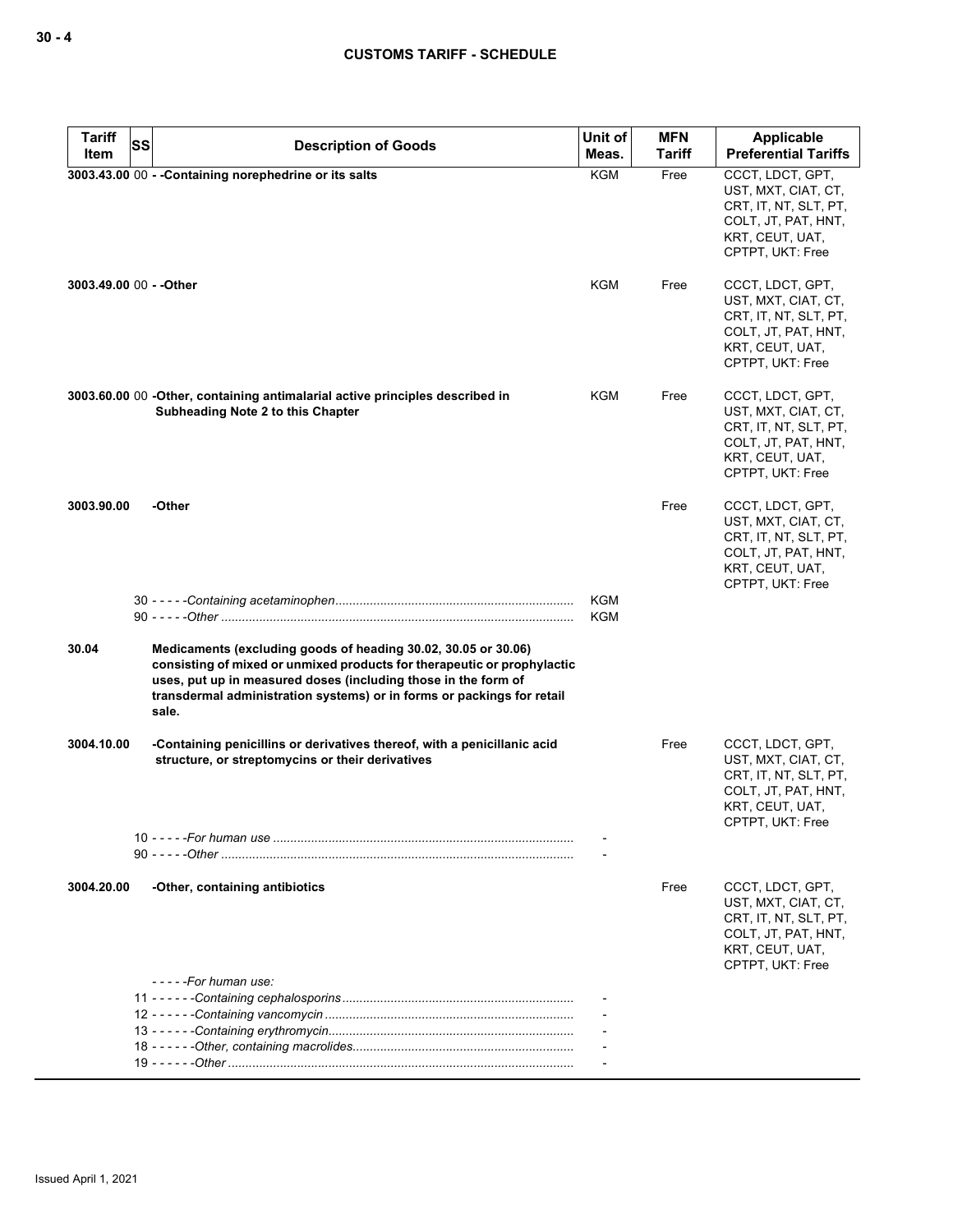| <b>Tariff</b><br>Item | <b>SS</b> | <b>Description of Goods</b>                                                                        | Unit of<br>Meas. | <b>MFN</b><br>Tariff | <b>Applicable</b><br><b>Preferential Tariffs</b>                                                                               |
|-----------------------|-----------|----------------------------------------------------------------------------------------------------|------------------|----------------------|--------------------------------------------------------------------------------------------------------------------------------|
|                       |           |                                                                                                    |                  |                      |                                                                                                                                |
|                       |           | -Other, containing hormones or other products of heading 29.37:                                    |                  |                      |                                                                                                                                |
|                       |           | 3004.31.00 00 - - Containing insulin                                                               |                  | Free                 | CCCT, LDCT, GPT,<br>UST, MXT, CIAT, CT,<br>CRT, IT, NT, SLT, PT,<br>COLT, JT, PAT, HNT,<br>KRT, CEUT, UAT,<br>CPTPT, UKT: Free |
|                       |           | 3004.32.00 00 - - Containing corticosteroid hormones, their derivatives or structural<br>analogues |                  | Free                 | CCCT, LDCT, GPT,<br>UST, MXT, CIAT, CT,<br>CRT, IT, NT, SLT, PT,<br>COLT, JT, PAT, HNT,<br>KRT, CEUT, UAT,<br>CPTPT, UKT: Free |
| 3004.39.00            |           | - -Other                                                                                           |                  | Free                 | CCCT, LDCT, GPT,<br>UST, MXT, CIAT, CT,<br>CRT, IT, NT, SLT, PT,<br>COLT, JT, PAT, HNT,<br>KRT, CEUT, UAT,<br>CPTPT, UKT: Free |
|                       |           | -----For human use:<br>11 - - - - - - Epinephrine, its solutions and pituitary extracts            |                  |                      |                                                                                                                                |
|                       |           |                                                                                                    |                  |                      |                                                                                                                                |
|                       |           |                                                                                                    |                  |                      |                                                                                                                                |
|                       |           | -Other, containing alkaloids or derivatives thereof:                                               |                  |                      |                                                                                                                                |
|                       |           | 3004.41.00 00 - - Containing ephedrine or its salts                                                | KGM              | Free                 | CCCT, LDCT, GPT,<br>UST, MXT, CIAT, CT,<br>CRT, IT, NT, SLT, PT,<br>COLT, JT, PAT, HNT,<br>KRT, CEUT, UAT,<br>CPTPT, UKT: Free |
|                       |           | 3004.42.00 00 - - Containing pseudoephedrine (INN) or its salts                                    | <b>KGM</b>       | Free                 | CCCT, LDCT, GPT,<br>UST, MXT, CIAT, CT,<br>CRT, IT, NT, SLT, PT,<br>COLT, JT, PAT, HNT,<br>KRT, CEUT, UAT,<br>CPTPT, UKT: Free |
|                       |           | 3004.43.00 00 - - Containing norephedrine or its salts                                             | <b>KGM</b>       | Free                 | CCCT, LDCT, GPT,<br>UST, MXT, CIAT, CT,<br>CRT, IT, NT, SLT, PT,<br>COLT, JT, PAT, HNT,<br>KRT, CEUT, UAT,<br>CPTPT, UKT: Free |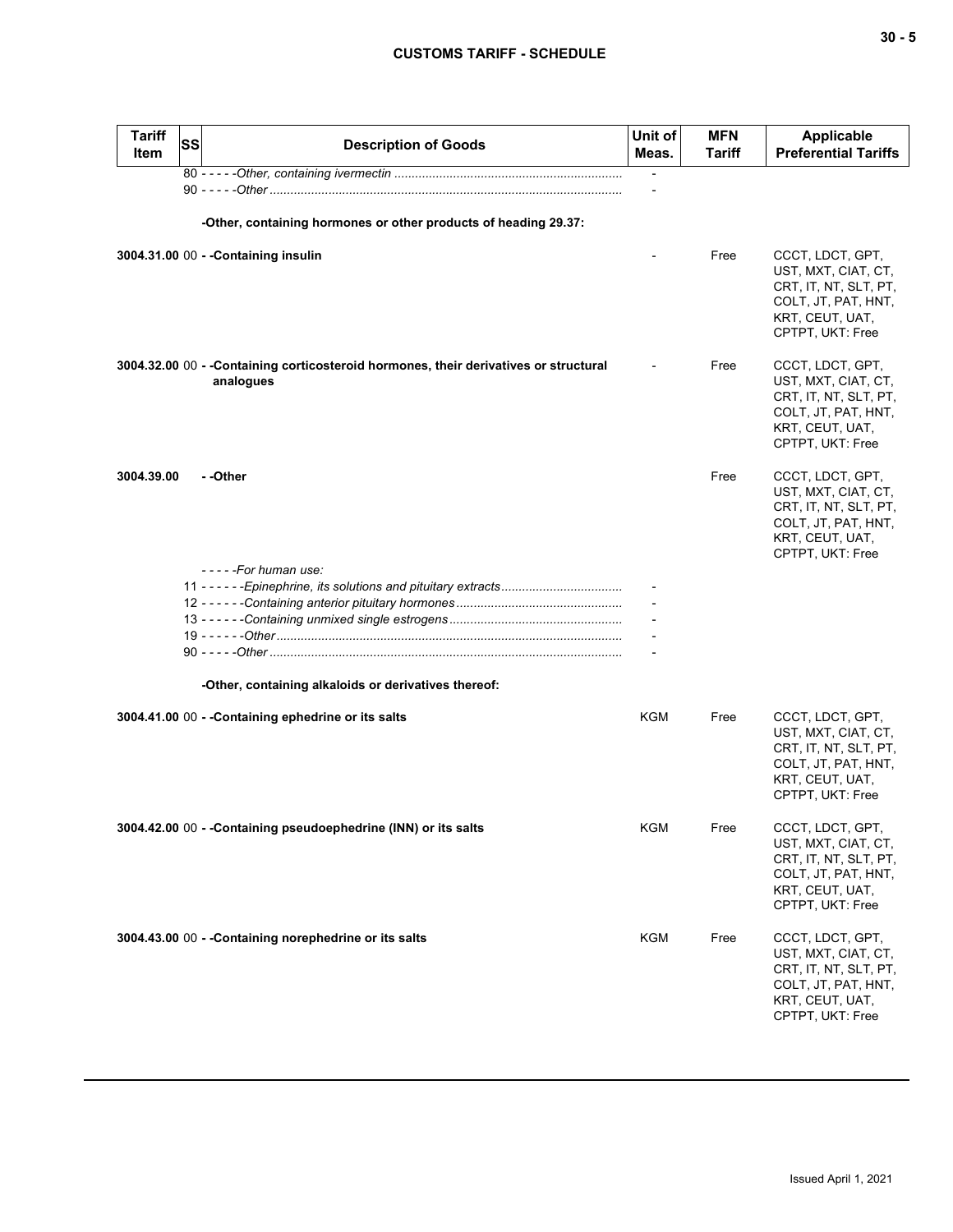| <b>Tariff</b> | SS | <b>Description of Goods</b>                                                                                                                                                                                                                                                                                                                                                                                     | Unit of                  | <b>MFN</b> | Applicable                                                                                                                     |
|---------------|----|-----------------------------------------------------------------------------------------------------------------------------------------------------------------------------------------------------------------------------------------------------------------------------------------------------------------------------------------------------------------------------------------------------------------|--------------------------|------------|--------------------------------------------------------------------------------------------------------------------------------|
| Item          |    |                                                                                                                                                                                                                                                                                                                                                                                                                 | Meas.                    | Tariff     | <b>Preferential Tariffs</b>                                                                                                    |
| 3004.49.00    |    | --Other                                                                                                                                                                                                                                                                                                                                                                                                         | <b>KGM</b><br><b>KGM</b> | Free       | CCCT, LDCT, GPT,<br>UST, MXT, CIAT, CT,<br>CRT, IT, NT, SLT, PT,<br>COLT, JT, PAT, HNT,<br>KRT, CEUT, UAT,<br>CPTPT, UKT: Free |
| 3004.50.00    |    | -Other, containing vitamins or other products of heading 29.36<br>-----For human use:                                                                                                                                                                                                                                                                                                                           |                          | Free       | CCCT, LDCT, GPT,<br>UST, MXT, CIAT, CT,<br>CRT, IT, NT, SLT, PT,<br>COLT, JT, PAT, HNT,<br>KRT, CEUT, UAT,<br>CPTPT, UKT: Free |
|               |    | 11 - - - - - - Containing a single vitamin, not mixed with other supplements<br>12 ----- - Containing a single vitamin, mixed with other supplements<br>14 - - - - - - Containing multivitamins, mixed with other supplements                                                                                                                                                                                   |                          |            |                                                                                                                                |
|               |    | 3004.60.00 00 -Other, containing antimalarial active principles described in<br>Subheading Note 2 to this Chapter                                                                                                                                                                                                                                                                                               | KGM                      | Free       | CCCT, LDCT, GPT,<br>UST, MXT, CIAT, CT,<br>CRT, IT, NT, SLT, PT,<br>COLT, JT, PAT, HNT,<br>KRT, CEUT, UAT,<br>CPTPT, UKT: Free |
| 3004.90.00    |    | -Other                                                                                                                                                                                                                                                                                                                                                                                                          |                          | Free       | CCCT, LDCT, GPT,<br>UST, MXT, CIAT, CT,<br>CRT, IT, NT, SLT, PT,<br>COLT, JT, PAT, HNT,<br>KRT, CEUT, UAT,<br>CPTPT, UKT: Free |
|               |    | -----Mixtures of amino acids and mixtures of amino acids and protein<br>hydrolysates, whether or not containing added minerals, fats or<br>carbohydrates, specially compounded for persons afflicted with amino<br>acid disorders; Liver extracts, pituitary extracts, onated soya oil<br>emulsions, dextrose (glucose) solutions and levulose (fructose)<br>solutions, prepared for parenteral administration: |                          |            |                                                                                                                                |
|               |    |                                                                                                                                                                                                                                                                                                                                                                                                                 |                          |            |                                                                                                                                |
|               |    | 12 - - - - - - Dextrose (glucose) and levulose (fructose) solutions                                                                                                                                                                                                                                                                                                                                             |                          |            |                                                                                                                                |
|               |    | -----Other, for human use, acting on the nervous system:                                                                                                                                                                                                                                                                                                                                                        |                          |            |                                                                                                                                |
|               |    |                                                                                                                                                                                                                                                                                                                                                                                                                 | KGM                      |            |                                                                                                                                |
|               |    |                                                                                                                                                                                                                                                                                                                                                                                                                 | KGM                      |            |                                                                                                                                |
|               |    |                                                                                                                                                                                                                                                                                                                                                                                                                 | <b>KGM</b>               |            |                                                                                                                                |
|               |    |                                                                                                                                                                                                                                                                                                                                                                                                                 | KGM                      |            |                                                                                                                                |
|               |    | 26 - - - - - - Other agents, acting on the central nervous system                                                                                                                                                                                                                                                                                                                                               | KGM<br>KGM               |            |                                                                                                                                |
|               |    |                                                                                                                                                                                                                                                                                                                                                                                                                 | <b>KGM</b>               |            |                                                                                                                                |
|               |    |                                                                                                                                                                                                                                                                                                                                                                                                                 | KGM                      |            |                                                                                                                                |
|               |    | -----Other, for human use, gastrointestinal agents:                                                                                                                                                                                                                                                                                                                                                             |                          |            |                                                                                                                                |
|               |    |                                                                                                                                                                                                                                                                                                                                                                                                                 | KGM                      |            |                                                                                                                                |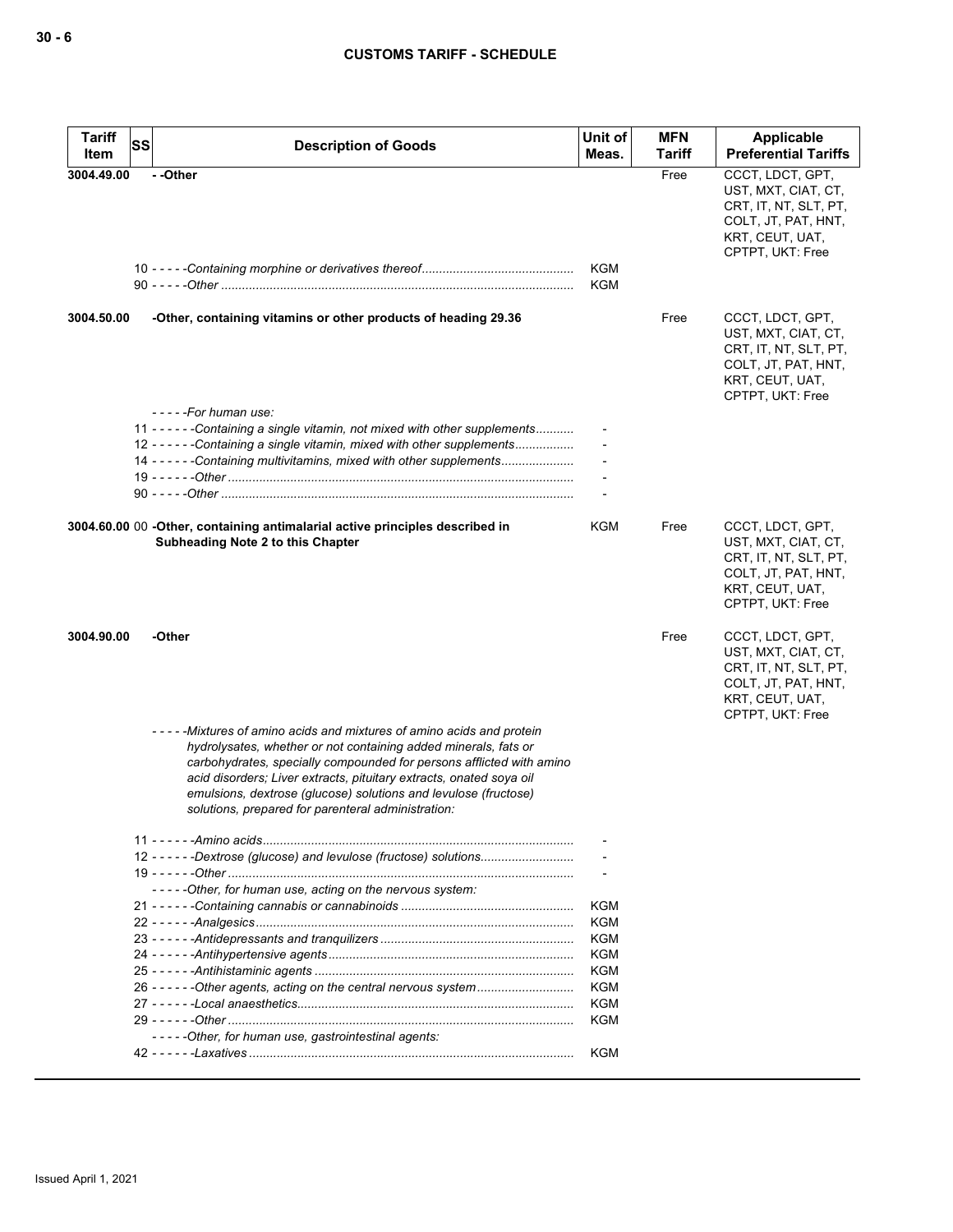| <b>Tariff</b><br><b>Item</b> | <b>SS</b> | <b>Description of Goods</b>                                                         | Unit of<br>Meas. | <b>MFN</b><br>Tariff | Applicable<br><b>Preferential Tariffs</b>                        |
|------------------------------|-----------|-------------------------------------------------------------------------------------|------------------|----------------------|------------------------------------------------------------------|
|                              |           |                                                                                     | <b>KGM</b>       |                      |                                                                  |
|                              |           |                                                                                     | KGM              |                      |                                                                  |
|                              |           | 50 ----- - Other, for human use, acting on the cardio-vascular system               | KGM              |                      |                                                                  |
|                              |           | -----Other, for human use, anti-infective agents:                                   |                  |                      |                                                                  |
|                              |           |                                                                                     | KGM              |                      |                                                                  |
|                              |           |                                                                                     | KGM              |                      |                                                                  |
|                              |           | -----Other, for human use:                                                          |                  |                      |                                                                  |
|                              |           |                                                                                     | KGM              |                      |                                                                  |
|                              |           |                                                                                     | KGM              |                      |                                                                  |
|                              |           |                                                                                     | KGM              |                      |                                                                  |
|                              |           | 74 - - - - - - Primarily affecting the eyes, ears or respiratory system             | KGM              |                      |                                                                  |
|                              |           |                                                                                     | KGM              |                      |                                                                  |
|                              |           | 76 - - - - - - Primarily affecting electrolytic, caloric or water balance           | KGM              |                      |                                                                  |
|                              |           |                                                                                     | KGM              |                      |                                                                  |
|                              |           |                                                                                     | KGM              |                      |                                                                  |
|                              |           |                                                                                     | KGM              |                      |                                                                  |
|                              |           |                                                                                     | KGM              |                      |                                                                  |
| 30.05                        |           | Wadding, gauze, bandages and similar articles (for example, dressings,              |                  |                      |                                                                  |
|                              |           | adhesive plasters, poultices), impregnated or coated with                           |                  |                      |                                                                  |
|                              |           | pharmaceutical substances or put up in forms or packings for retail sale            |                  |                      |                                                                  |
|                              |           | for medical, surgical, dental or veterinary purposes.                               |                  |                      |                                                                  |
| 3005.10.00                   |           | -Adhesive dressings and other articles having an adhesive layer                     |                  | Free                 | CCCT, LDCT, GPT,<br>UST, MXT, CIAT, CT,<br>CRT, IT, NT, SLT, PT, |
|                              |           |                                                                                     |                  |                      | COLT, JT, PAT, HNT,<br>KRT, CEUT, UAT,<br>CPTPT, UKT: Free       |
|                              |           | 10 - - - - - Coated or impregnated with pharmaceutical substances<br>$---Other:$    |                  |                      |                                                                  |
|                              |           |                                                                                     |                  |                      |                                                                  |
|                              |           |                                                                                     |                  |                      |                                                                  |
| 3005.90.00                   |           | -Other                                                                              |                  | Free                 | CCCT, LDCT, GPT,                                                 |
|                              |           |                                                                                     |                  |                      | UST, MXT, CIAT, CT,                                              |
|                              |           |                                                                                     |                  |                      | CRT, IT, NT, SLT, PT,                                            |
|                              |           |                                                                                     |                  |                      | COLT, JT, PAT, HNT,                                              |
|                              |           |                                                                                     |                  |                      | KRT, CEUT, UAT,                                                  |
|                              |           |                                                                                     |                  |                      | CPTPT, UKT: Free                                                 |
|                              |           | 20 - - - - - Coated or impregnated with pharmaceutical substances                   |                  |                      |                                                                  |
|                              |           | 30 - - - - - Surgical dressings, not stitched or otherwise manufactured, not coated |                  |                      |                                                                  |
|                              |           | or impregnated with pharmaceutical substances                                       |                  |                      |                                                                  |
|                              |           | 40 - - - - - Other, of woven fabrics, other than woven fabrics solely of cotton; Of |                  |                      |                                                                  |
|                              |           |                                                                                     |                  |                      |                                                                  |
|                              |           |                                                                                     |                  |                      |                                                                  |
| 30.06                        |           | Pharmaceutical goods specified in Note 4 to this Chapter.                           |                  |                      |                                                                  |
| 3006.10.00                   |           | -Sterile surgical catgut, similar sterile suture materials (including sterile       |                  | Free                 | CCCT, LDCT, GPT,                                                 |
|                              |           | absorbable surgical or dental yarns) and sterile tissue adhesives for               |                  |                      | UST, MXT, CIAT, CT,                                              |
|                              |           | surgical wound closure; sterile laminaria and sterile laminaria tents;              |                  |                      | CRT, IT, NT, SLT, PT,                                            |
|                              |           | sterile absorbable surgical or dental haemostatics; sterile surgical or             |                  |                      | COLT, JT, PAT, HNT,                                              |
|                              |           | dental adhesion barriers, whether or not absorbable                                 |                  |                      | KRT, CEUT, UAT,<br>CPTPT, UKT: Free                              |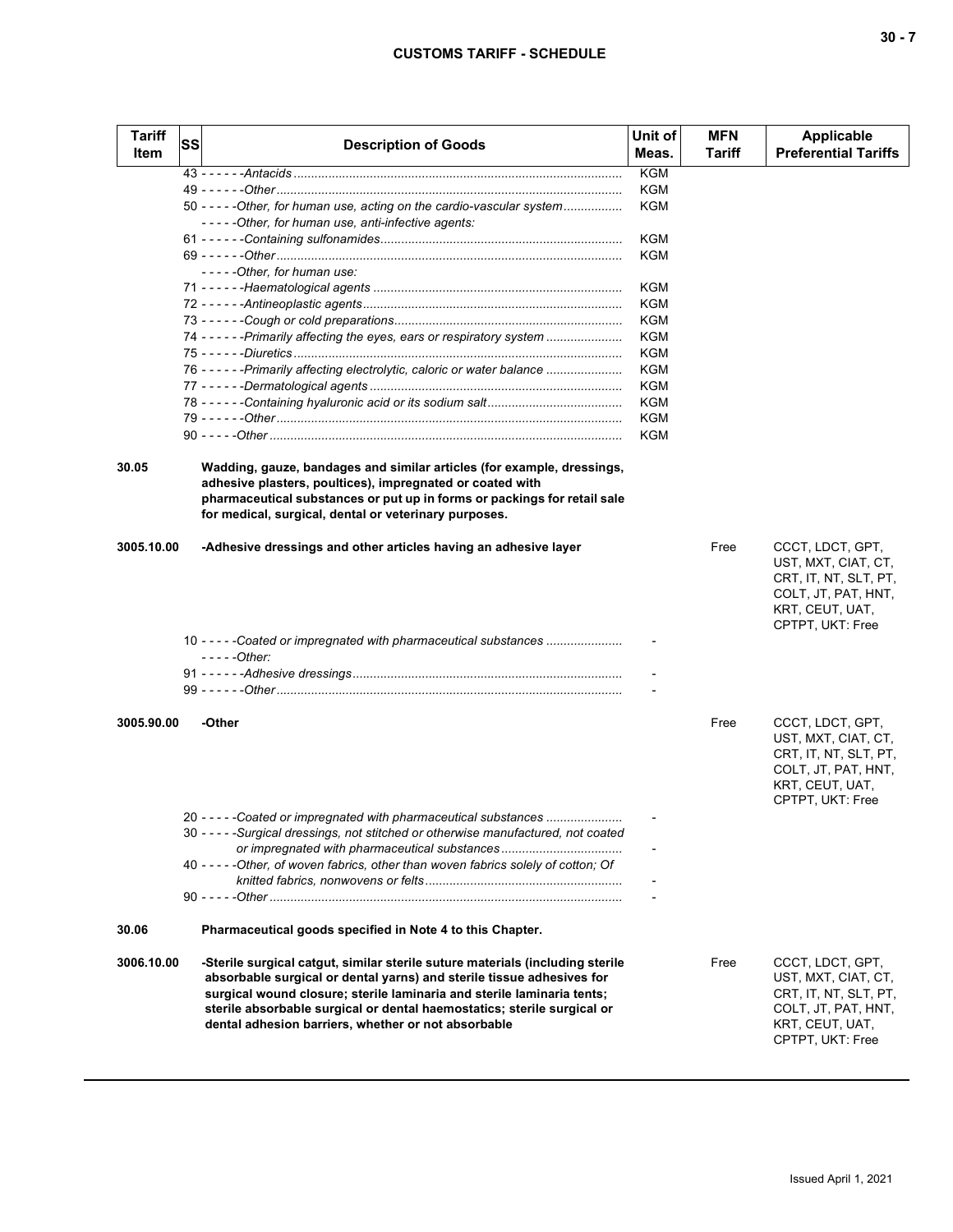| <b>Tariff</b><br><b>Item</b> | <b>SS</b> | <b>Description of Goods</b>                                                                                                                                                                                                          | Unit of<br>Meas. | <b>MFN</b><br>Tariff | <b>Applicable</b><br><b>Preferential Tariffs</b>                                                                               |
|------------------------------|-----------|--------------------------------------------------------------------------------------------------------------------------------------------------------------------------------------------------------------------------------------|------------------|----------------------|--------------------------------------------------------------------------------------------------------------------------------|
|                              |           | 10 - - - - - Sterile surgical catgut and similar sterile suture materials for surgical                                                                                                                                               |                  |                      |                                                                                                                                |
|                              |           |                                                                                                                                                                                                                                      |                  |                      |                                                                                                                                |
| 3006.20.00                   |           | -Blood-grouping reagents                                                                                                                                                                                                             |                  | Free                 | CCCT, LDCT, GPT,<br>UST, MXT, CIAT, CT,<br>CRT, IT, NT, SLT, PT,<br>COLT, JT, PAT, HNT,<br>KRT, CEUT, UAT,<br>CPTPT, UKT: Free |
|                              |           |                                                                                                                                                                                                                                      |                  |                      |                                                                                                                                |
|                              |           |                                                                                                                                                                                                                                      |                  |                      |                                                                                                                                |
| 3006.30.00                   |           | -Opacifying preparations for X-ray examinations; diagnostic reagents<br>designed to be administered to the patient                                                                                                                   |                  | Free                 | CCCT, LDCT, GPT,<br>UST, MXT, CIAT, CT,<br>CRT, IT, NT, SLT, PT,<br>COLT, JT, PAT, HNT,<br>KRT, CEUT, UAT,<br>CPTPT, UKT: Free |
|                              |           |                                                                                                                                                                                                                                      |                  |                      |                                                                                                                                |
|                              |           |                                                                                                                                                                                                                                      |                  |                      |                                                                                                                                |
| 3006.40.00                   |           | -Dental cements and other dental fillings; bone reconstruction cements                                                                                                                                                               |                  | Free                 | CCCT, LDCT, GPT,<br>UST, MXT, CIAT, CT,<br>CRT, IT, NT, SLT, PT,<br>COLT, JT, PAT, HNT,<br>KRT, CEUT, UAT,<br>CPTPT, UKT: Free |
|                              |           |                                                                                                                                                                                                                                      |                  |                      |                                                                                                                                |
|                              |           | 3006.50.00 00 - First-aid boxes and kits                                                                                                                                                                                             |                  | Free                 | CCCT, LDCT, GPT,<br>UST, MXT, CIAT, CT,<br>CRT, IT, NT, SLT, PT,<br>COLT, JT, PAT, HNT,<br>KRT, CEUT, UAT,<br>CPTPT, UKT: Free |
|                              |           | 3006.60.00 00 - Chemical contraceptive preparations based on hormones, on other<br>products of heading 29.37 or on spermicides                                                                                                       | KGM              | Free                 | CCCT, LDCT, GPT,<br>UST, MXT, CIAT, CT,<br>CRT, IT, NT, SLT, PT,<br>COLT, JT, PAT, HNT,<br>KRT, CEUT, UAT,<br>CPTPT, UKT: Free |
| 3006.70                      |           | -Gel preparations designed to be used in human or veterinary medicine<br>as a lubricant for parts of the body for surgical operations or physical<br>examinations or as a coupling agent between the body and medical<br>instruments |                  |                      |                                                                                                                                |
|                              |           | 3006.70.10 00 - - - Chemical or biological preparations, including kits containing ancillary<br>articles or materials, for medical diagnosis;<br>To be employed in the insemination of animal semen                                  |                  | Free                 | CCCT, LDCT, GPT,<br>UST, MXT, CIAT, CT,<br>CRT, IT, NT, SLT, PT,<br>COLT, JT, PAT, HNT,<br>KRT, CEUT, UAT,<br>CPTPT, UKT: Free |